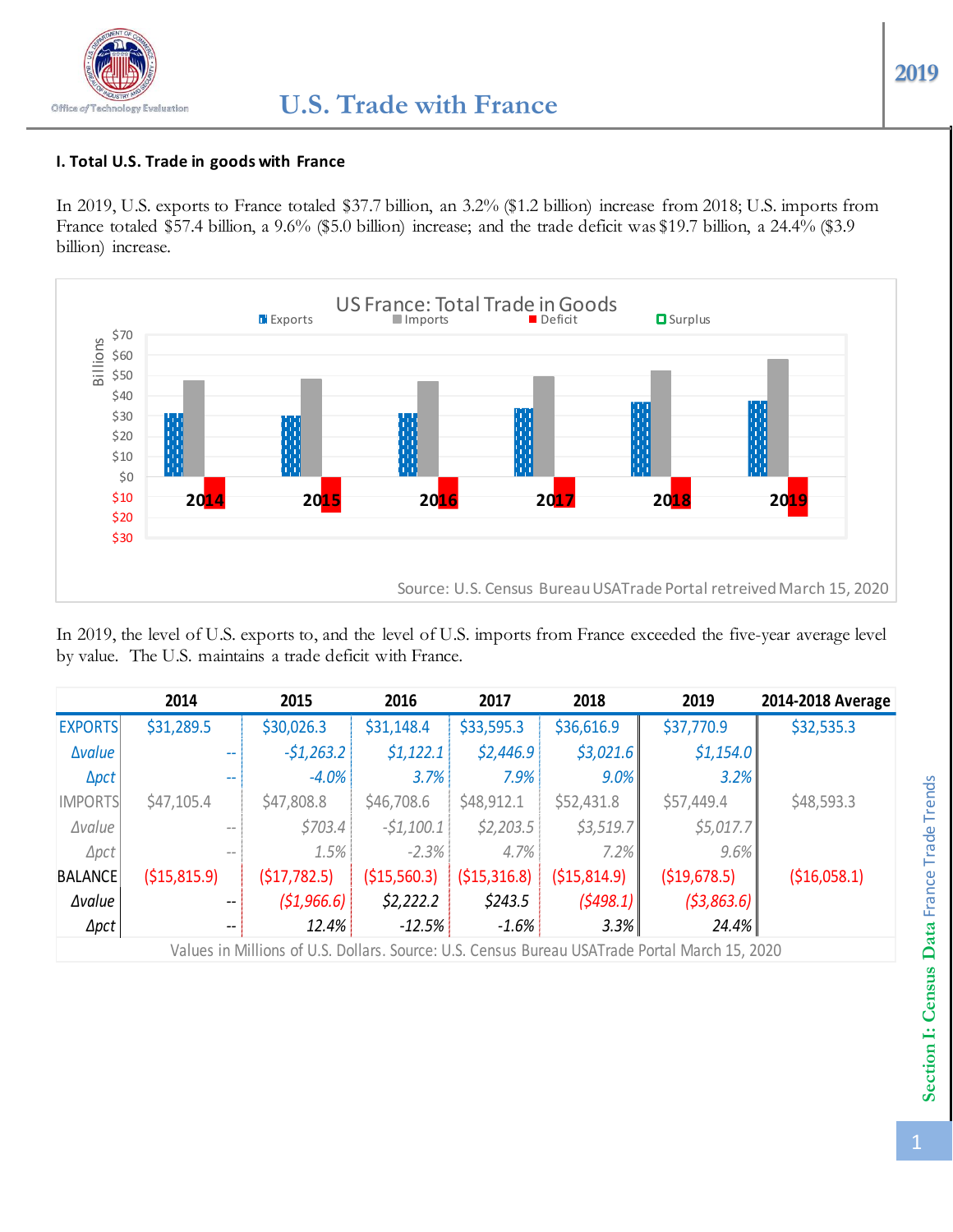

In 2019, of the \$37.7 billion in U.S. exports to France, the top commodity sectors were Transportation Equipment (38.6%), Machinery and Mechanical Appliances (14.8%) and Chemicals, Plastics, Leather products (13.5%).

In 2019, of the \$57.4 billion in U.S. imports from France, the top commodity sectors were Machinery and Mechanical Appliances (26.7%), Chemicals, Plastics, Leather products (18.8%), and Transportation Equipment  $(14.2\%)$ .

| <b>Imports from France by Sector</b> | <b>France Commodity Trade 2019</b>                                       | US exports to France by Sector |
|--------------------------------------|--------------------------------------------------------------------------|--------------------------------|
| \$57,449,448,129                     | <b>Total Value All Commodities</b>                                       | \$37,770,912,378               |
| 11.2%                                | Agriculture (Chapters 01-24)                                             | 1.9%                           |
| 1.6%                                 | Minerals (Chapters 25-27)                                                | 10.4%                          |
| 18.8%                                | Chemicals, Plastics, Leather (Chapters 28-43)                            | 13.5%                          |
| 1.1%                                 | <b>Wood Products (Chapters 44-49)</b>                                    | 0.5%                           |
| 0.8%                                 | <b>Textiles and Footwear (Chapters 50-67)</b>                            | 0.4%                           |
| 2.7%                                 | Stone, Glass, & Semiprecious Metals (Chapters 68-71)                     | 2.3%                           |
| 2.7%                                 | Base metals (Chapters 72-83)                                             | 4.8%                           |
| 26.7%                                | Machinery (Chapters 84-85)                                               | 14.8%                          |
| 14.2%                                | <b>Transportation (Chapters 86-89)</b>                                   | 38.6%                          |
| 4.6%                                 | <b>Optical, Measuring, Medical or Other Instruments (Chapters 90-92)</b> | 5.8%                           |
| 0.0%                                 | Arms & Ammunition (Chapter 93)                                           | 0.1%                           |
| 1.2%                                 | Miscellaneous Manufactured Items (Chapters 94-96)                        | 0.6%                           |
| 5.7%                                 | Art & Antiques (Chapter 97)                                              | $3.0\%$                        |
| 8.9%                                 | Special Items (Chapters 98-99** Imports only 99)                         | 3.3%                           |
|                                      | Source: U.S. Census Bureau USATrade Portal retreived February 10, 2018   |                                |

In 2019, **2.3%** of total **U.S. exports** were shipped to France while **2.3%** of total **U.S. Imports** were delivered from France. .

France maintains a large share in Art & Antiques trade with the United States. In 2019, the U.S exported \$1.1 billion worth of Art & Antiques to France, representing 8.7% of the total U.S. exports to the World of those commodities; and the U.S. imported \$3.3 billion worth of Art & Antiques from France, representing 27.7% of the total U.S. imports of those commodities.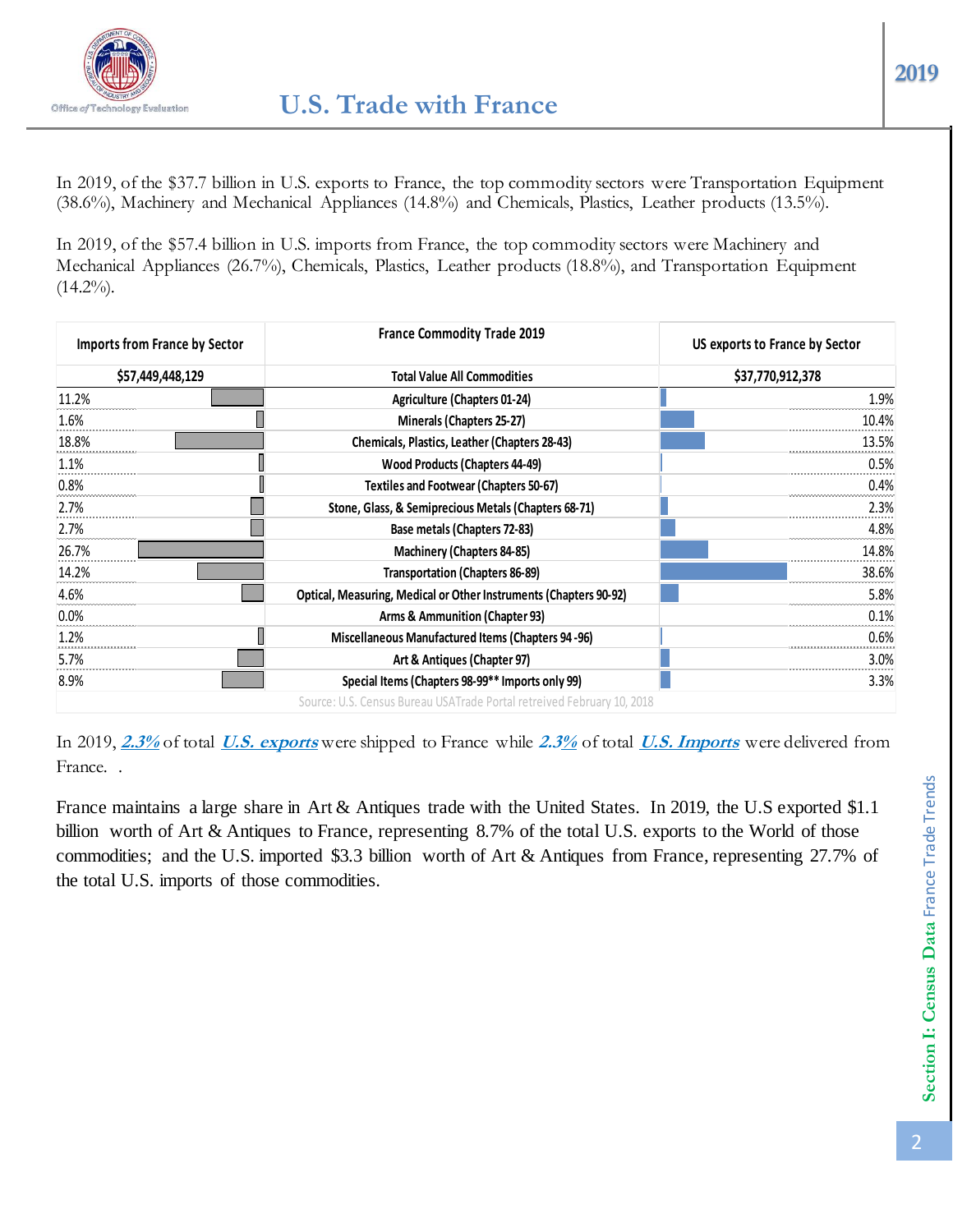

### **II. U.S. Exports to France subject to U.S. Government Filing Requirements**

In 2019, of the \$37.7 billion in U.S. exports to France:

- o 1.5% were subject to a BIS license requirement.
	- 0.4% were exported under a BIS license; Worldwide, 0.4% were exported under a BIS license.
	- <sup>1.1%</sup> were exported under a BIS license exception; Worldwide, 1.0% were exported under a BIS license exception.
- o 43.2% were exported under No License Required (NLR) with an ECCN; Worldwide, 12.1% were exported under No License Required with an ECCN.
- o 0.03% were exported under NLR for .y 600-series items; Worldwide, 0.02% were exported under NLR for .y 600-series items.

|                                     |                               | <b>France</b>            |               |            |
|-------------------------------------|-------------------------------|--------------------------|---------------|------------|
|                                     |                               | 2017                     | 2018          | 2019       |
|                                     | <b>Department of State</b>    | \$860.7                  | \$453.7       | \$452.2    |
|                                     | <b>Other USG Agencies</b>     | \$110.4                  | \$103.8       | \$125.8    |
|                                     | <b>Department of Commerce</b> | \$32,624.3               | \$36,059.3    | \$37,192.9 |
|                                     | <b>BIS Licensed</b>           | \$173.6                  | \$175.8       | \$146.8    |
|                                     | <b>BIS License Exceptions</b> | \$1,173.0                | \$617.2       | \$401.8    |
|                                     | NLR reporting an ECCN         | \$20,336.6               | \$16,973.7    | \$16,313.5 |
|                                     | NLR not reporting an ECCN     | \$10,935.7               | \$18,284.8    | \$20,319.6 |
|                                     | 600-Series ".Y" Paragraph N   | \$5.3                    | \$7.7         | \$11.2     |
| Values in Millions of U.S. Dollars. |                               | Source: Automated Export | April 1, 2020 |            |

| <b>Reasons for</b><br>Control | Chemical and<br>Biological<br>Weapons |  | Nuclear<br>Nonproliferation |  | National            | Security | Missile Regional<br>Tech |                | Firearms<br>Stability Convention | <b>Crime Control</b> |                          | Anti-<br>Terrorism |  |
|-------------------------------|---------------------------------------|--|-----------------------------|--|---------------------|----------|--------------------------|----------------|----------------------------------|----------------------|--------------------------|--------------------|--|
|                               | CB:1                                  |  |                             |  | CB:2 CB:3 NP:1 NP:2 |          |                          | NS:1 NS:2 MT:1 | RS:1 RS:2 FC:1                   |                      | CC:1 CC:2 CC:3 AT:1 AT:2 |                    |  |
| <b>France</b>                 |                                       |  |                             |  |                     |          |                          |                |                                  |                      |                          |                    |  |

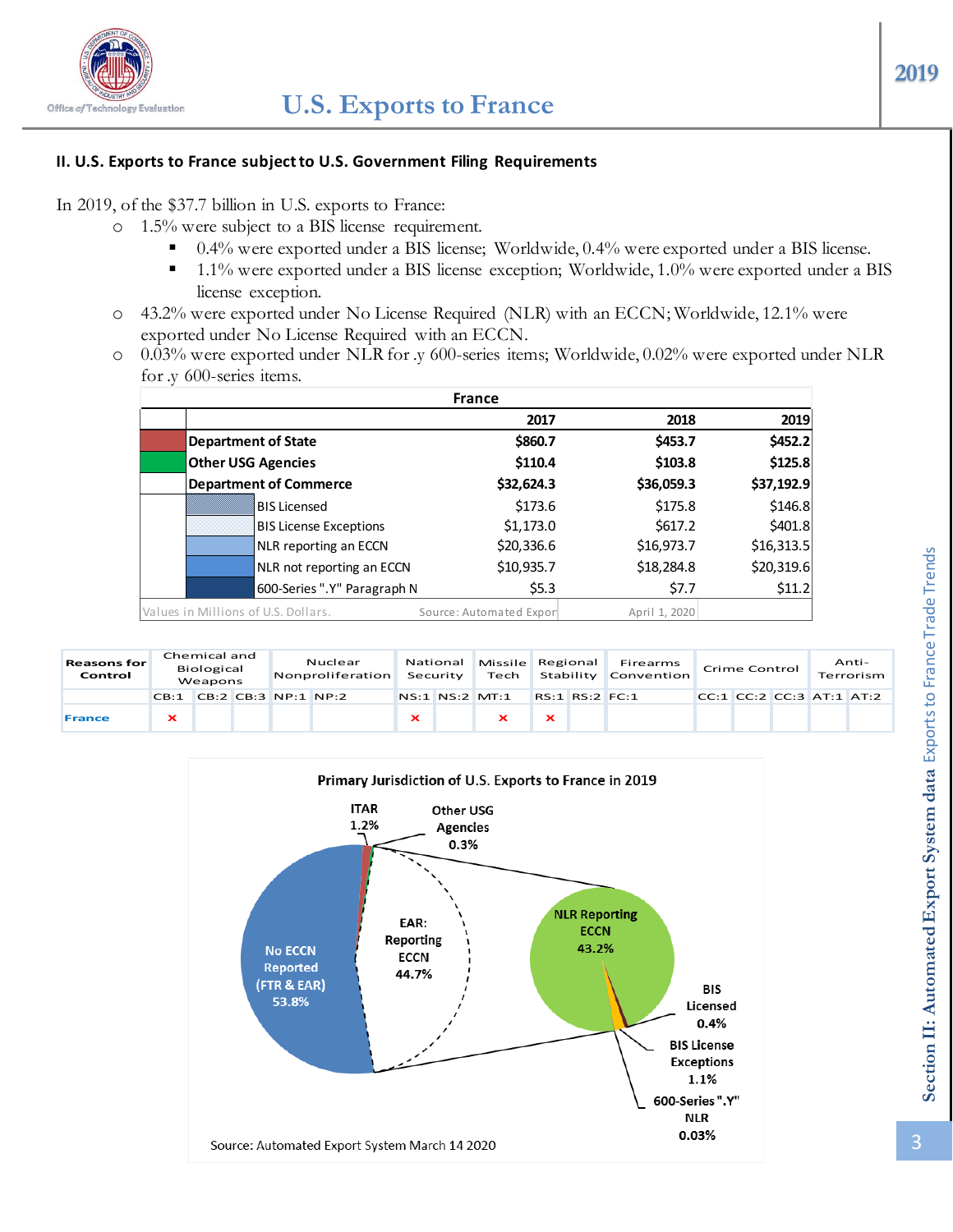

In 2019, U.S. exports to France shipped under a BIS license exception totaled \$401.8 million, a 34.9% (\$215.4 million) decrease from 2018.





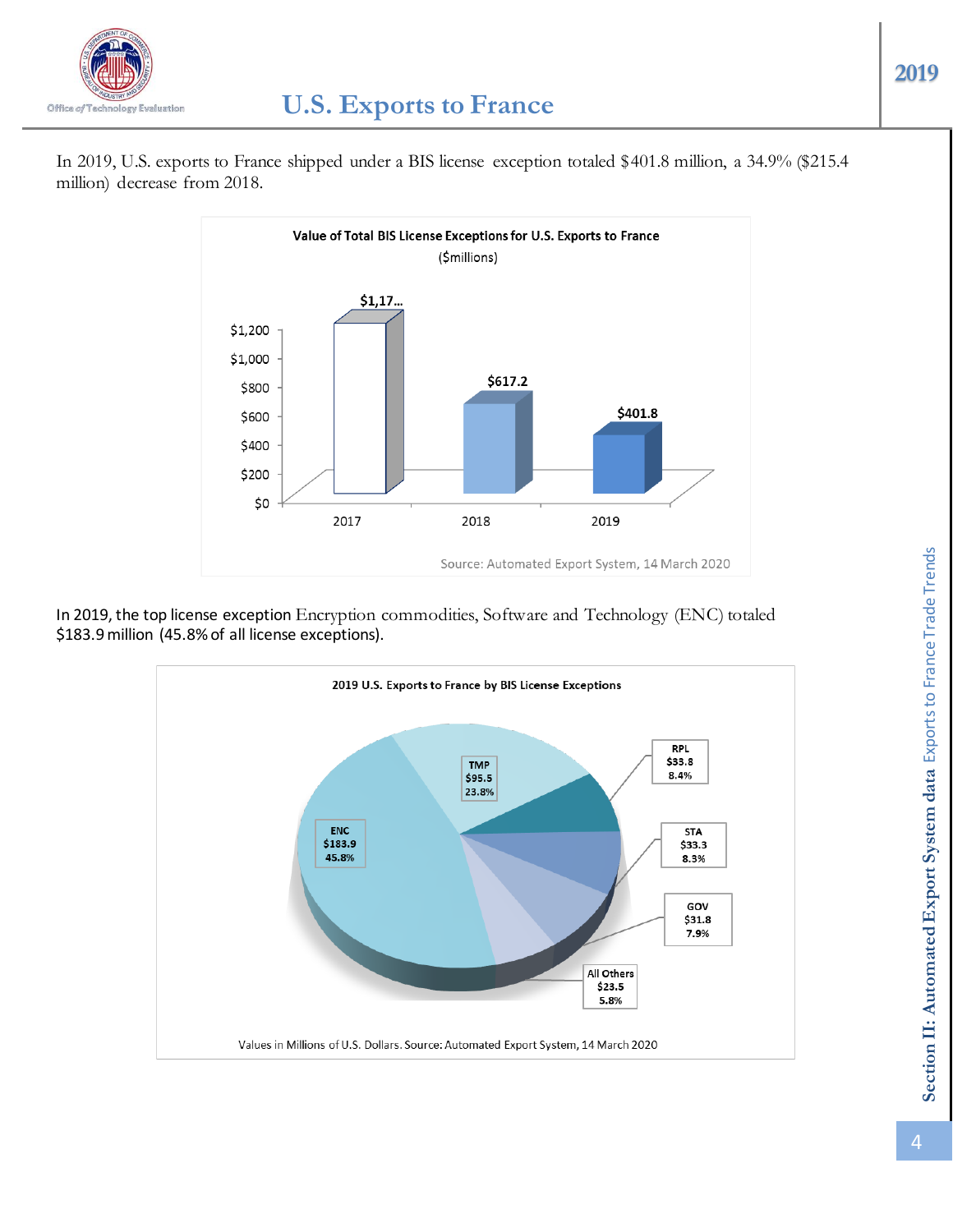





# NOTE: The BIS License Exception for Encryption (ENC) is excluded from this chart

Values in Millions of U.S. Dollars. Source: Automated Export System, 14 March 2020

# Section II: Automated Export System data Exports to France Trade Trends **Section II: Automated Export System data** Exports to France Trade Trends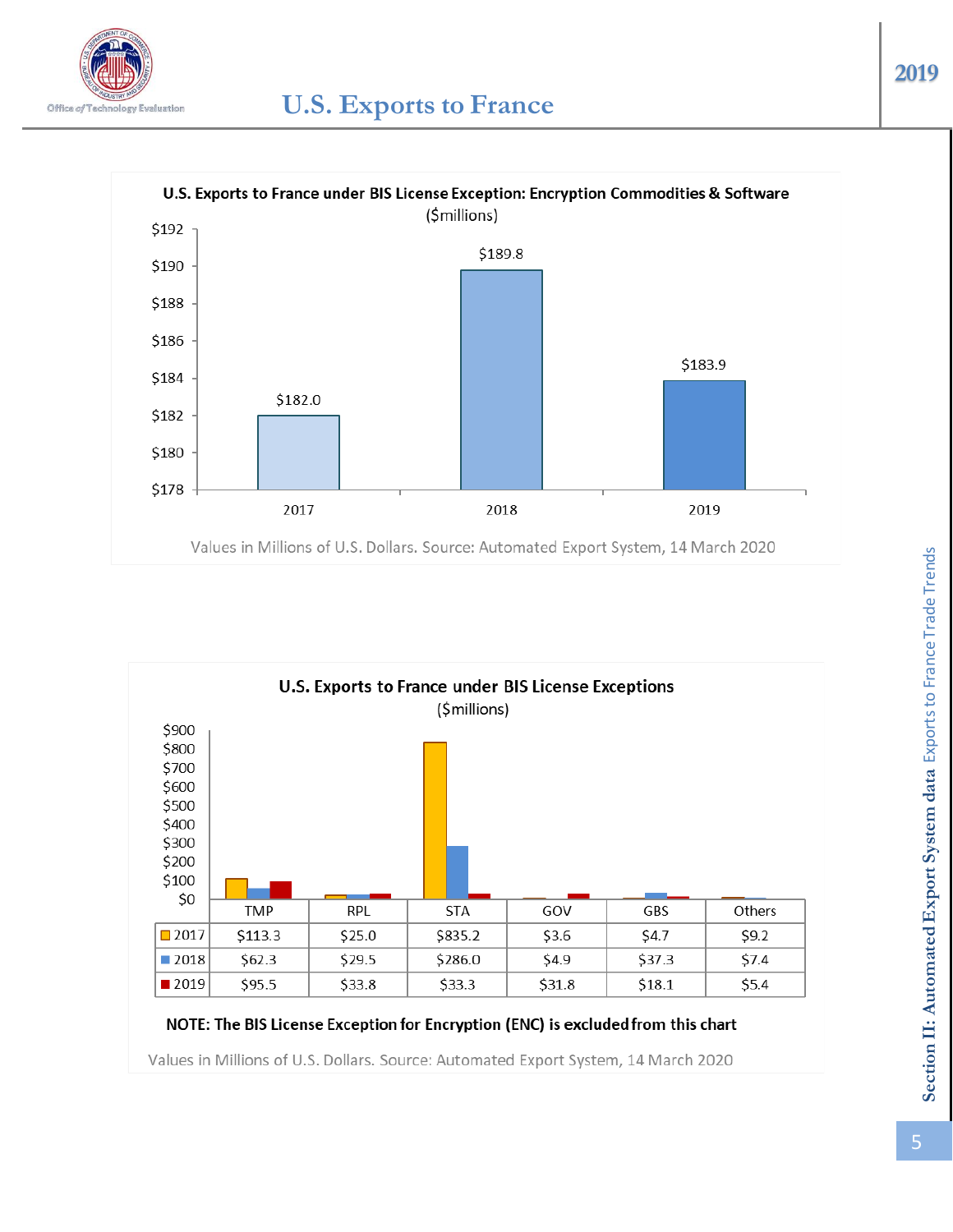

|  |    | Top Ten ECCNs by Value to France (Smillions)                     |
|--|----|------------------------------------------------------------------|
|  | #1 | 7A103 Instrumentation, Navigation Equip./Systems Not             |
|  | #2 | 9A610 Military Aircraft and Related Commodities                  |
|  | #3 | 3A611 Military Electronics                                       |
|  | #4 | 3A101 Electronic Equip./Devices Not Controlled By 3A001          |
|  |    | #5 9A619 Military Gas Turbine Engines and Related Commodities    |
|  | #6 |                                                                  |
|  | #7 | 7A002 Gyros and Angular Rate Sensors,                            |
|  | #8 | 9A515 Spacecraft and Related Commodities                         |
|  | #9 | 7A001 Accelerometers for use In Navigation Or Guidance S         |
|  |    | <b>#10</b> 5A002 Systems/Equip./Integrated Circuits for Info Sec |

Note: ECCN Descriptions have been truncated: please review Commerce Control List for Full Description

|                            |    | Top Ten ECCNs by Value to France (\$millions)                                           |
|----------------------------|----|-----------------------------------------------------------------------------------------|
|                            | #1 | 5A002 Systems/Equip./Integrated Circuits for Info Sec                                   |
| $\boldsymbol{\mathcal{G}}$ | #2 | 9A001 Aero Gas Turbine Engines                                                          |
|                            | #3 | 9A515 Spacecraft and Related Commodities                                                |
|                            | #4 | 9A610 Military Aircraft and Related Commodities                                         |
|                            | #5 | 3A001 Electronic Components                                                             |
|                            | #6 | 9A991 Aircraft N.E.S. and Gas Turbine Engines not Controlled by 9A001 or 9A101          |
|                            | #7 | 3A611 Military Electronics                                                              |
|                            | #8 | <b>EAR99</b> Items subject to the EAR that are not elsewhere controlled                 |
|                            | #9 | <b>5D002 "Sortware" as follows (see List of Items Controlled)</b>                       |
|                            |    | <b>#10</b> 9B515 Test, Inspection, and Production Equip. Specially Designed for Spacecr |

Note: ECCN Descriptions have been truncated: please review Commerce Control List for Full Description

# **#1** 9A991 Aircraft N.E.S. and Gas Turbine Engines not Controlled by 9A001 or 9A101… **#2** EAR99 Items subject to the EAR that are not elsewhere controlled **#3** 7A994 Other Navigation Direction Finding Equip. … Not Controlled under 7A003 **#4** 5A991 Telecommunication Equip. Not Controlled by 5A001 **#5** 5A992 Equipment not controlled by 5A002 **#6** 3B991 Other Mfg/Test Equip. Not Controlled By 3B **#7** 3A999 Specific Processing Equip., N.E.S. **#8** 1C010 Fibrous/Filamentary Materials as follows (see List of Items Controlled) **#9** 6A998 Radar Systems, Equip. and Major "Components," N.E.S., and "Specially D… **#10** 1C202 Alloys other than those controlled by 1C002.b.3 or 1C002.b.4 as follows … Top Tern ECCIS by Value to France (Smillions)<br>
17 AA103 Instrumentation, Navigation Equip/Systems Not<br>
17 AA103 Instrumentation, Navigation Equip/Systems Not<br>
18 36610 Military Aircraft and Related Commodities<br>
18 36610 Mi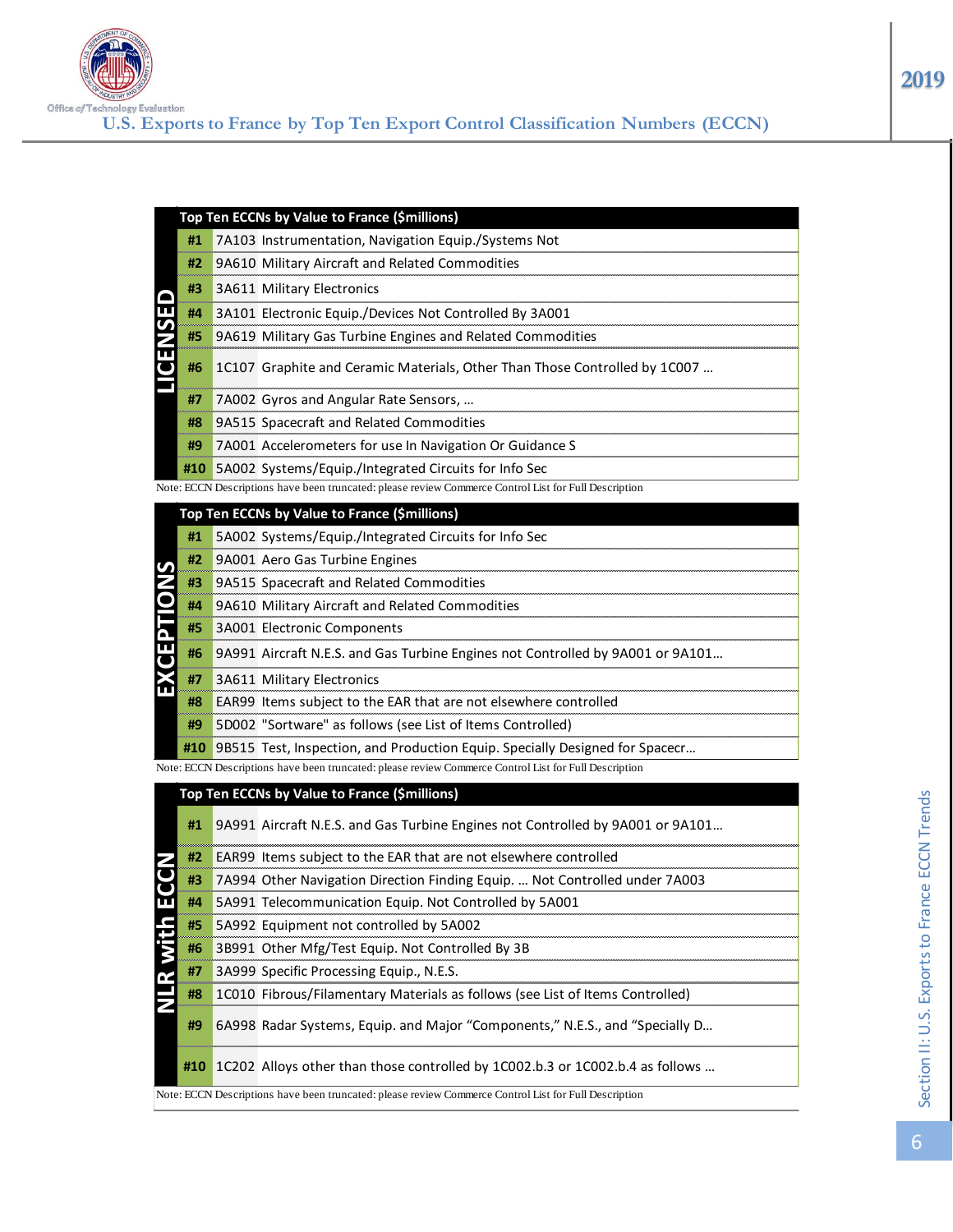

|             |    | Top Ten ECCNs to France by Shipment Count                                      |
|-------------|----|--------------------------------------------------------------------------------|
|             |    | <b>#1 9A610 Military Aircraft and Related Commodities</b>                      |
|             |    | #2 7A103 Instrumentation, Navigation Equip./Systems Not                        |
|             |    | <b>#3</b> 9A619 Military Gas Turbine Engines and Related Commodities           |
|             |    | #4 3A611 Military Electronics                                                  |
|             |    | #5 7A002 Gyros and Angular Rate Sensors,                                       |
| <b>ENSE</b> | #6 | <b>OA985</b> Discharge Type Arms and devices to administer electric shock      |
|             | #7 | 9E610 Technology Required for the Development, Production Operation, Install   |
|             |    | #8 7A611 Navigation and Avionics equipment and systems, and "parts,"           |
|             | #9 | 1 1 C107 Graphite and Ceramic Materials, Other Than Those Controlled by 1 C007 |
|             |    | #10 1C351 Human and Animal Pathogens and toxins                                |

|    |       | Top Ten ECCNs to France by Shipment Count                          |
|----|-------|--------------------------------------------------------------------|
| #1 |       | 5A002 Systems/Equip./Integrated Circuits for Info Sec              |
| #2 |       | 9A610 Military Aircraft and Related Commodities                    |
| #3 |       | EAR99 Items subject to the EAR that are not elsewhere controlled   |
| #4 | 9A991 | Aircraft N.E.S. and Gas Turbine Engines not Controlled by 9A001 or |
|    |       | 9A101                                                              |
| #5 |       | 5D002 "Sortware" as follows (see List of Items Controlled)         |
|    |       | #6 3A611 Military Electronics                                      |
| #7 |       | 7A103 Instrumentation, Navigation Equip./Systems Not               |
| #8 |       | 9A515 Spacecraft and Related Commodities                           |
| #9 |       | blank No ECCN is required for License Exceptions TMP*              |
|    |       | #10 3A001 Electronic Components                                    |

|                          |     |       | Top Ten ECCNs to France by Shipment Count                                                             |
|--------------------------|-----|-------|-------------------------------------------------------------------------------------------------------|
|                          | #1  |       | 9A610 Military Aircraft and Related Commodities                                                       |
|                          | #2  |       | 7A103 Instrumentation, Navigation Equip./Systems Not                                                  |
|                          | #3  |       | 9A619 Military Gas Turbine Engines and Related Commodities                                            |
| <b>ENSE</b>              | #4  |       | 3A611 Military Electronics                                                                            |
|                          | #5  |       | 7A002 Gyros and Angular Rate Sensors,                                                                 |
|                          | #6  |       | 0A985 Discharge Type Arms and devices to administer electric shock                                    |
|                          | #7  |       | 9E610 Technology Required for the Development, Production Operation, Install                          |
|                          | #8  |       | 7A611 Navigation and Avionics equipment and systems, and "parts,"                                     |
|                          | #9  |       | 1C107 Graphite and Ceramic Materials, Other Than Those Controlled by 1C007                            |
|                          | #10 |       | 1C351 Human and Animal Pathogens and toxins                                                           |
|                          |     |       | Note: ECCN Descriptions have been truncated: please review Commerce Control List for Full Description |
|                          |     |       | Top Ten ECCNs to France by Shipment Count                                                             |
|                          | #1  |       | 5A002 Systems/Equip./Integrated Circuits for Info Sec                                                 |
|                          | #2  |       | 9A610 Military Aircraft and Related Commodities                                                       |
|                          | #3  |       | EAR99 Items subject to the EAR that are not elsewhere controlled                                      |
| <b>EXCEPTIONS</b>        | #4  | 9A991 | Aircraft N.E.S. and Gas Turbine Engines not Controlled by 9A001 or<br>9A101                           |
|                          | #5  |       | 5D002 "Sortware" as follows (see List of Items Controlled)                                            |
|                          | #6  |       | 3A611 Military Electronics                                                                            |
|                          | #7  |       | 7A103 Instrumentation, Navigation Equip./Systems Not                                                  |
|                          | #8  |       | 9A515 Spacecraft and Related Commodities                                                              |
|                          | #9  |       | blank No ECCN is required for License Exceptions TMP*                                                 |
|                          | #10 |       | 3A001 Electronic Components                                                                           |
|                          |     |       | Note: ECCN Descriptions have been truncated: please review Commerce Control List for Full Description |
|                          |     |       | Top Ten ECCNs to France by Shipment Count                                                             |
|                          | #1  |       | EAR99 Items subject to the EAR that are not elsewhere controlled                                      |
|                          | #2  | 9A991 | Aircraft N.E.S. and Gas Turbine Engines not Controlled by 9A001 or<br>9A101                           |
|                          | #3  |       | 7A994 Other Navigation Direction Finding Equip.  Not Controlled under 7A003                           |
|                          | #4  |       | 5A992 Equipment not controlled by 5A002                                                               |
|                          | #5  |       | 5A991 Telecommunication Equip. Not Controlled by 5A001                                                |
| <b>R</b> with <b>ECC</b> | #6  |       | 3B991 Other Mfg/Test Equip. Not Controlled By 3B                                                      |
|                          | #7  |       | 3A999 Specific Processing Equip., N.E.S.                                                              |
|                          | #8  |       | 6A998 Radar Systems, Equip. and Major "Components," N.E.S., and "Specially D                          |
|                          | #9  |       | 3A991 Electronic Devices and "Components" not controlled by 3A001                                     |
|                          | #10 |       | 1A995 Protective and Detection Equip.                                                                 |
|                          |     |       | Note: ECCN Descriptions have been truncated: please review Commerce Control List for Full Description |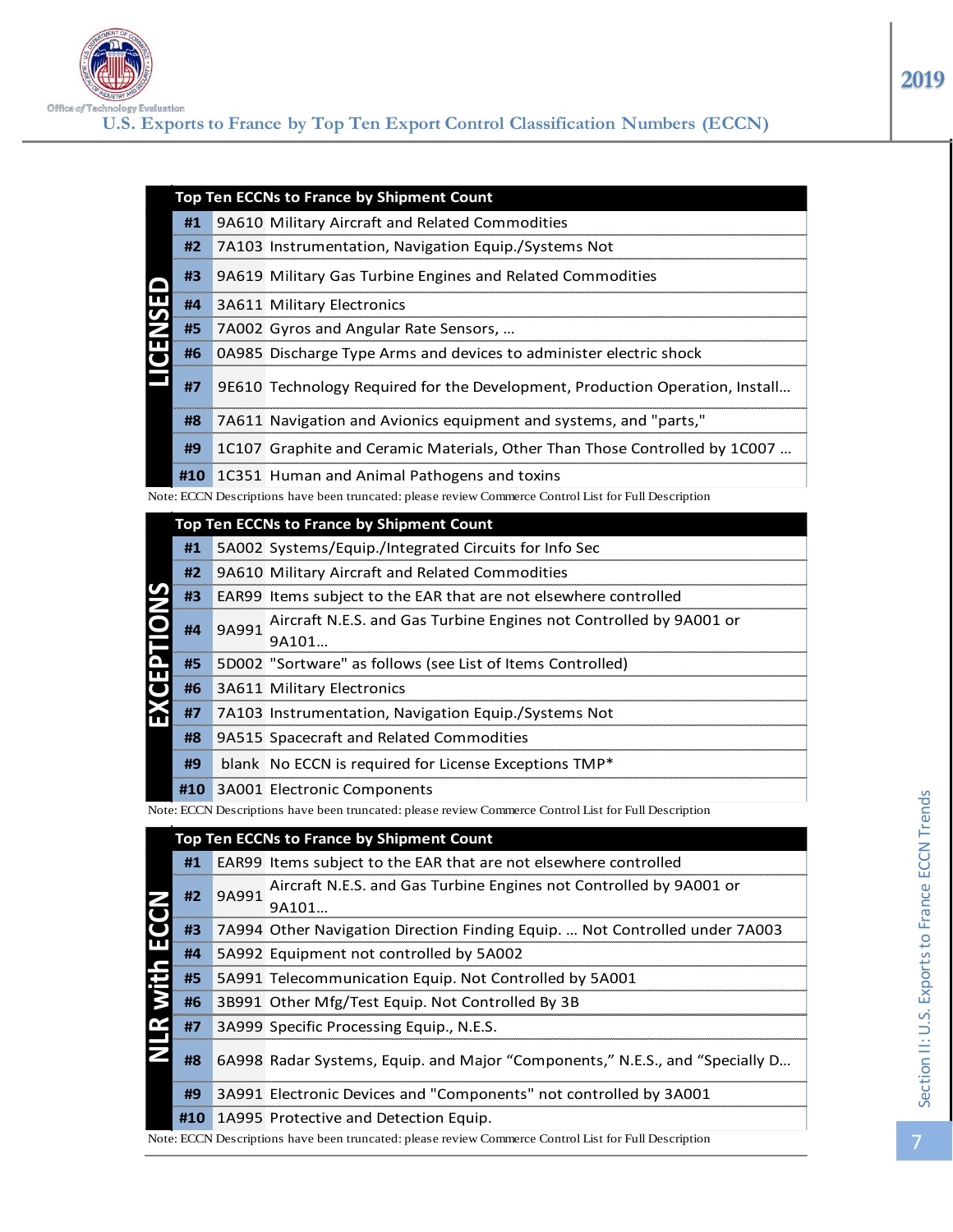

# **III. BIS Licensing to France**

In 2019, BIS reviewed 758 export/re-export applications (not including deemed export applications) valued at \$5.0 billion for France, out of a total of 32,993 applications worldwide for tangible items, software and technology valued at \$158.8 billion.

– Approved applications for France totaled 657 (86.6% of the total applications) for \$4.7 billion, compared to the 28,223 (85.5%) approved applications for all destinations that totaled \$123.0 billion.



Source: Commerce U.S. Exports Exporter's Support System: August 27, 2020

In 2019, BIS reviewed 27 deemed export applications from French national, out of a total of 1,320 applications worldwide for deemed exports.

-Approved applications for France totaled 26 (96.2%of the total applications), compared to the 1,124 (85.2%) approved applications for all destinations.

| <b>Deemed Export Licenses for France</b> |                                                                            |            |        |  |  |  |  |  |  |
|------------------------------------------|----------------------------------------------------------------------------|------------|--------|--|--|--|--|--|--|
|                                          | Approved                                                                   | <b>RWA</b> | Denied |  |  |  |  |  |  |
| 2015                                     | 12                                                                         |            |        |  |  |  |  |  |  |
| 2016                                     | 16                                                                         |            |        |  |  |  |  |  |  |
| 2017                                     |                                                                            |            |        |  |  |  |  |  |  |
| 2018                                     | 12                                                                         |            |        |  |  |  |  |  |  |
| 2019                                     | 26                                                                         |            |        |  |  |  |  |  |  |
|                                          | Source: Commerce U.S. Exports Exporter's Support System, February 27, 2020 |            |        |  |  |  |  |  |  |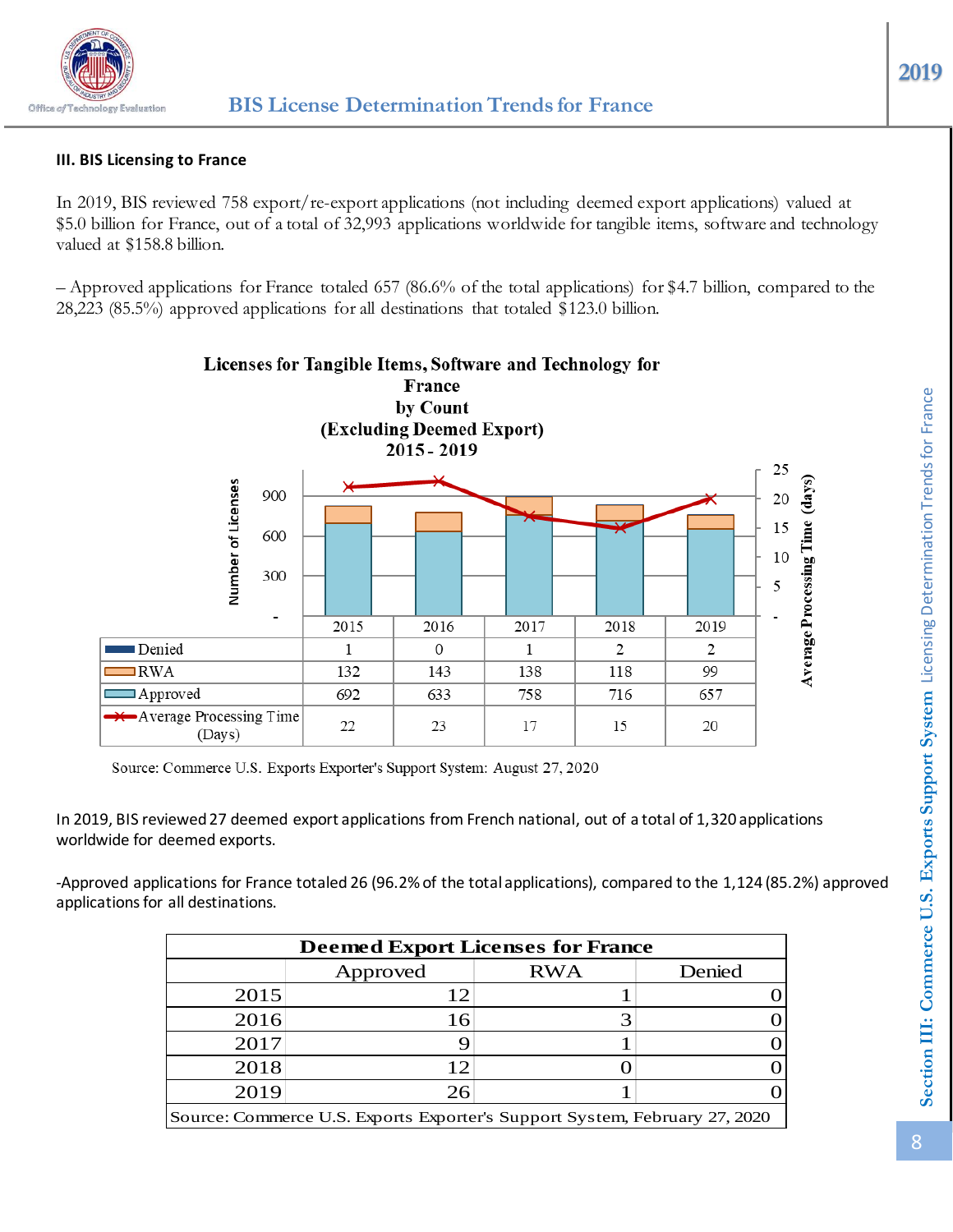

# *<u>Office of Technology Evaluation* BIS License Determination Trends for France</u>



|         |     | Top Ten Approved (with deemed) ECCNs to France by Count             | 2015         | 2016         |     | 2017 2018 | 2019 | % of World<br><b>Total 2019</b> |
|---------|-----|---------------------------------------------------------------------|--------------|--------------|-----|-----------|------|---------------------------------|
|         | #1  | 9A610 Military Aircraft and Related Commodities                     | 166          | 18           | 187 | 180       | 189  | 3.7%                            |
|         | #2  | <b>3A611 Military Electronics</b>                                   | 49           | 85           | 89  | 79        | 83   | 3.6%                            |
| $\Box$  | #3  | 9E610 Technology Required for the Development, Productio            | 82           | 54           | 73  | 68        | 71   | 5.4%                            |
| APPROVE | #4  | 9A619 Military Gas Turbine Engines and Related Commoditi            | 43           | 43           | 48  | 48        | 36   | 3.2%                            |
|         | #5  | <b>3A001</b> Electronic Components                                  | 22           | 42           | 40  | 38        | 35   | 3.1%                            |
|         | #6  | 9E515 Technology Required for the Development, Productio            | 67           | 54           | 62  | 29        | 35   | 8.3%                            |
|         | #7  | <b>6A003</b> Cameras                                                | 16           | 12           | 30  | 42        | 30   | 2.9%                            |
|         | #8  | <b>9A515</b> Spacecraft and Related Commodities                     | 112          | 26           | 41  | 17        | 25   | 5.5%                            |
|         | #9  | 7A611 Navigation and Avionics equipment and systems, and            | $\mathbf{0}$ | $\mathbf{0}$ | 19  | 23        | 24   | 6.3%                            |
|         | #10 | 9E619 Technology for Commodities controlled by 9A619,               | 26           | 28           | 32  | 25        | 24   | 5.6%                            |
|         |     | Source: Commerce U.S. Exports Exporter Support System 20 March 2020 |              |              |     |           |      |                                 |

Note: ECCN Descriptions have been truncated: please review Commerce Control List for Full Description

|    | Denied ECCN (with deemed) to France by Count                            | 2019 | % of World<br><b>Total 2019</b> |
|----|-------------------------------------------------------------------------|------|---------------------------------|
| #1 | <b>3A001</b> Electronic Components                                      |      | 2.0%                            |
| #2 | <b>EAR99</b> Items subject to the EAR that are not elsewhere controlled |      | 1.4%                            |